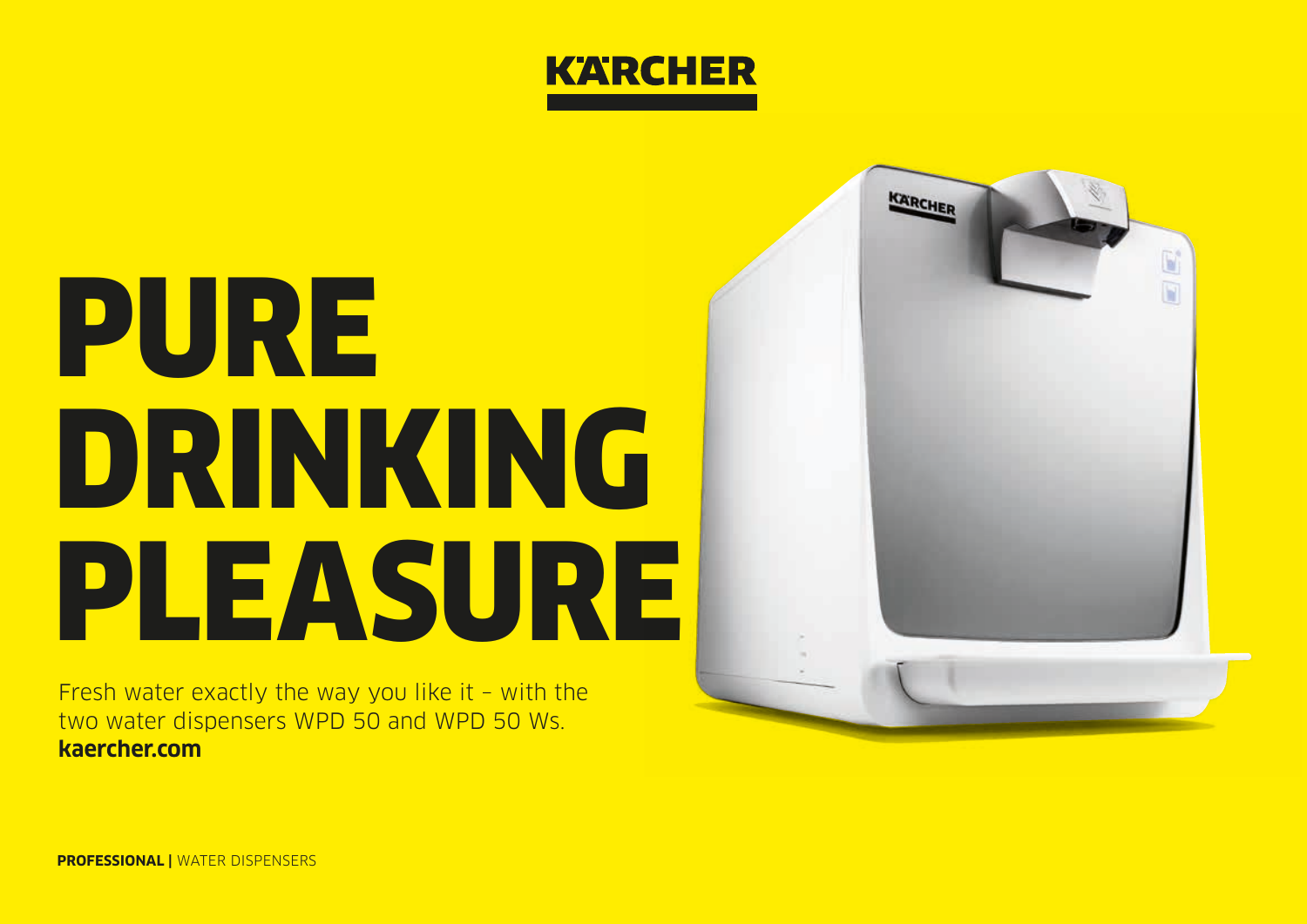### EVEN FITS IN CONFINED SPACES

Little space? Not a problem for our WPD 50 and WPD 50 WS. The water dispensers deliver top drinking water quality – also in confined spaces.

### **What would you like? Chilled or ambient temperature?**

Then the WPD 50 is the perfect water dispenser. Or would you prefer sparkling or chilled? If so, then the WPD 50 WS provides the ideal water.

Plug 'n' Drink: the two water dispensers impress with simple installation and operation. Here taste meets safety and hygiene: Apart from the use of the environmentally friendly refrigerant R290, a Hy-Pure-Plus filter is also used.

Perfect for up to 25 people in all types of offices, industry, service companies, such as hairdressers, the hospitality industry or break rooms in the retail sector.







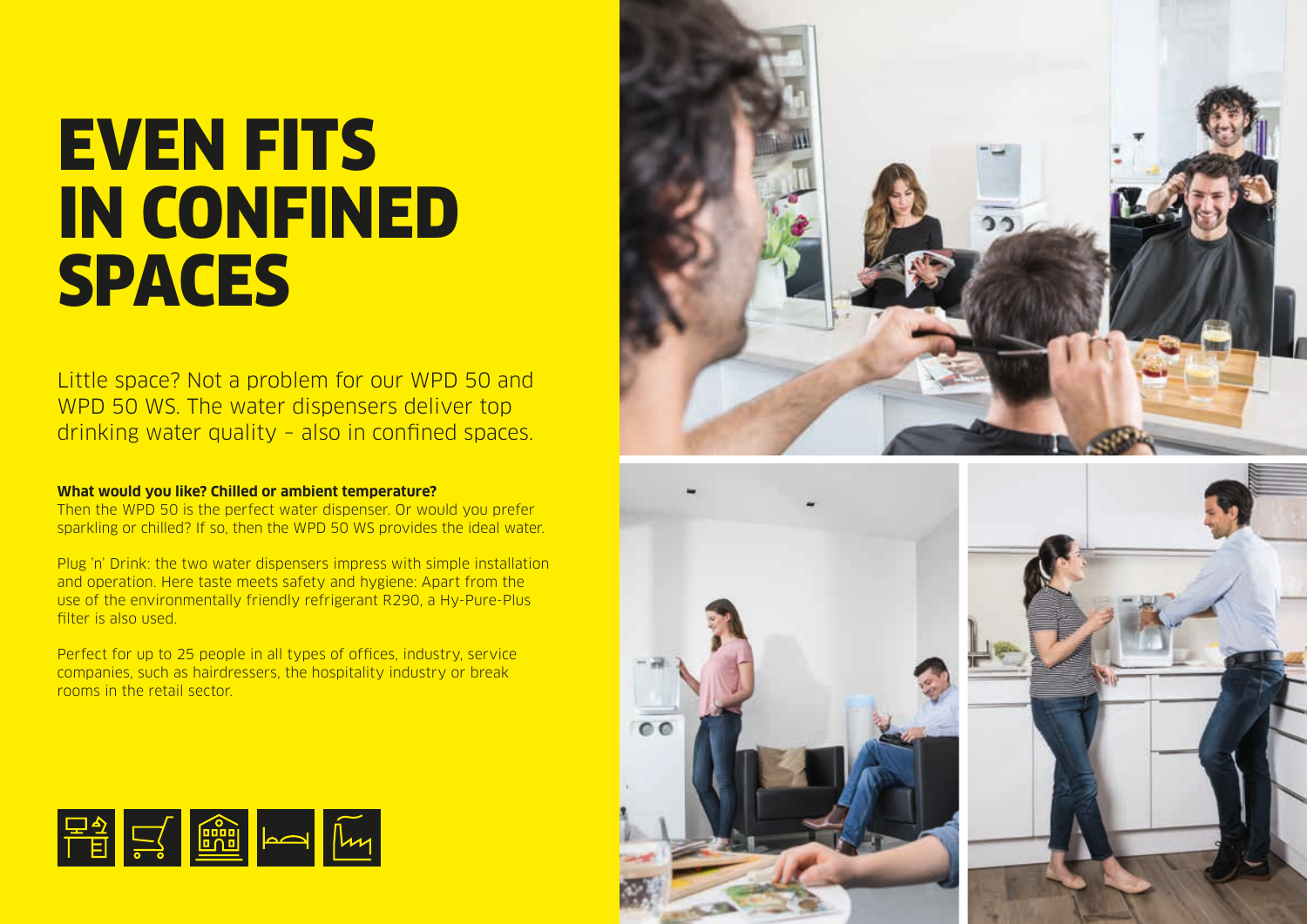# TOP QUALITY, QUICK AND EASY

Reliable partners: the WPD 50 and the WPD 50 Ws represent excellent quality in an instant.



#### **High level of user-friendliness** Depending on the type of device, supplies still and sparkling water – chilled or ambient temperature.



### **Pure enjoyment – the healthy and safe choice**

The Hy-Pure-Plus filter ensures premium taste. It withholds residues from the line, chlorine and heavy metals as well as bacteria and viruses without removing essential minerals.



KARCHER

**Sensor buttons** Intuitive operating concept with the use of icons.



**Glass front** Simple and easy-toclean front made from high-grade glass.



**Drip tray** With filling level indicator.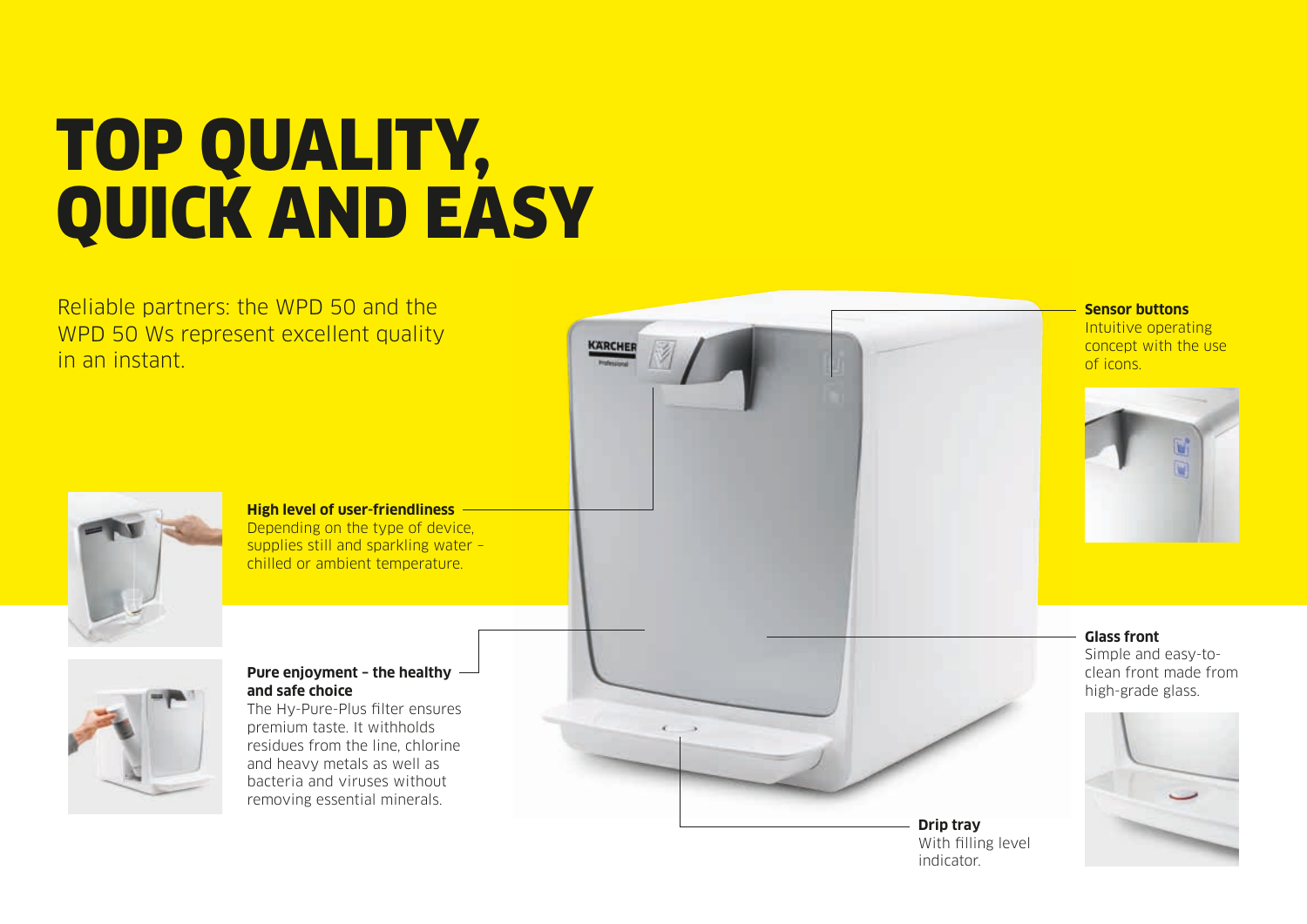### **ECONOMICAL** Save time and costs through independent<br>
chemical cleaning. DRINKING PLEASURE

Save time and costs through independent

#### **Base**

The white base with the corresponding adapter for the WPD 50 enables comfortable use of the water dispenser. A cup dispenser is optional.

#### **Combination filter Hy-Pure-Plus** For really clean water.

**Bevi tabs** Cleaning tablets for dissolving in the cleaning injector for performing regular chemical cleaning of the water dispenser from the inside.

### **Cleaning injector**

Required for the chemical cleaning of the WPD 50 and WPD 50 Ws.

#### **CO₂ pressure reducer (WPD 50 Ws only)**

CO<sub>2</sub> pressure reducer for 425g or 2kg CO<sub>2</sub> cylinder for setting and adjusting the CO<sub>2</sub> cylinder pressure.









| rechnical data                                          | WPD 50                                                                                        | WPD 50 Ws                                                                                     |
|---------------------------------------------------------|-----------------------------------------------------------------------------------------------|-----------------------------------------------------------------------------------------------|
| Power supply (V)                                        | $220 - 240$                                                                                   | $220 - 240$                                                                                   |
| Frequency (Hz)                                          | 50                                                                                            | 50                                                                                            |
| Dimensions ( $L \times W \times H$ ) in mm              | $445 \times 300 \times 395$                                                                   | $445 \times 300 \times 395$                                                                   |
| Weight (kg)                                             | 17                                                                                            | 18                                                                                            |
| Dispensing height (mm)                                  | 290                                                                                           | 290                                                                                           |
| Water types                                             | ambient, chilled                                                                              | chilled, chilled sparkling                                                                    |
| Flow rate / drinking water<br>dispensing, chilled (I/h) | 100/15                                                                                        | 100/15                                                                                        |
| <b>Filtration</b>                                       | Hy-Pure-Plus filter (combination of activated<br>carbon filter and ultra filtration membrane) | Hy-Pure-Plus filter (combination of activated<br>carbon filter and ultra filtration membrane) |
| <b>Hygienic cleaning</b>                                | chemical                                                                                      | chemical                                                                                      |
| Refrigerant                                             | R <sub>290</sub>                                                                              | R290                                                                                          |
| Order no.                                               | $1.024 - 406.0$                                                                               | 1.024-405.0                                                                                   |

| <b>Accessories</b>               | Order no.                                    |
|----------------------------------|----------------------------------------------|
| Base                             | 2.643-883.0                                  |
| Adapter for base WPD 50          | $2.644 - 072.0$                              |
| Adapter for cup dispenser        | 2.644-181.0                                  |
| Hy-Pure Plus filter              | 2.644-200.0                                  |
| Bevi tabs                        | 6.295-891.0                                  |
| Cleaning injector                | 2.643-989.0                                  |
| CO <sub>2</sub> pressure reducer | 2.644-217.0 (425 g CO <sub>2</sub> cylinder) |
| CO <sub>2</sub> pressure reducer | 2.644-218.0 (2 kg CO <sub>2</sub> cylinder)  |
|                                  |                                              |